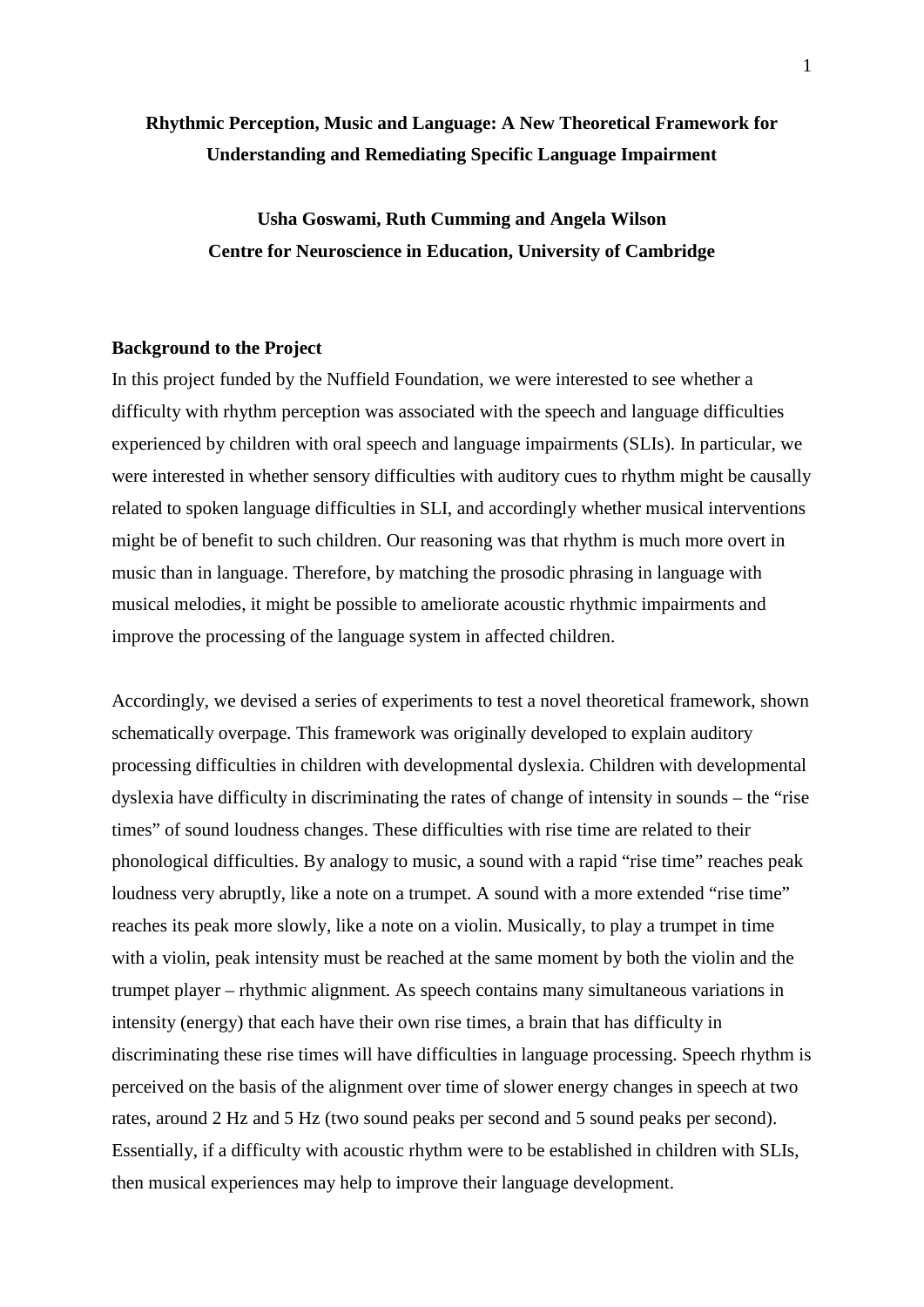

*Figure 1. Theoretical Framework underpinning the Project, adapted from a Model of Amusia proposed by Peretz and Coltheart, 2003. See ''Language, Music and Children's Brains: A Rhythmic Timing Perspective on Language and Music as Cognitive Systems', Goswami, U. 2012, In P. Rebuschat, M. Rohmeier, J. Hawkins & I. Cross (Eds), Language and Music as Cognitive Systems, 2012, Oxford University Press.*

# **Participants**

We recruited 45 children with SLIs and 50 age-matched typically-developing (TD) control children from local schools and language support units. The children were aged on average 9 years. The children with SLIs were identified on the basis of a standardised test of language (the Clinical Evaluation of Language Fundamentals [CELF]). As a group, the children with SLIs scored over 2 SD below the test mean of 10 (SD = 1.5) for both Expressive Language measures (Formulating Sentences, 4.4, and Sentence Assembly, 4.1, respectively) and Receptive Language measures (Concepts and Directions, 5.4, and Semantic Relations, 5.8).

All children (SLI and control) were also given standardised tests for

- non-verbal IQ using the WISC III and the Ravens
- receptive vocabulary using the British Picture Vocabulary Scales
- reading development using the British Ability Scales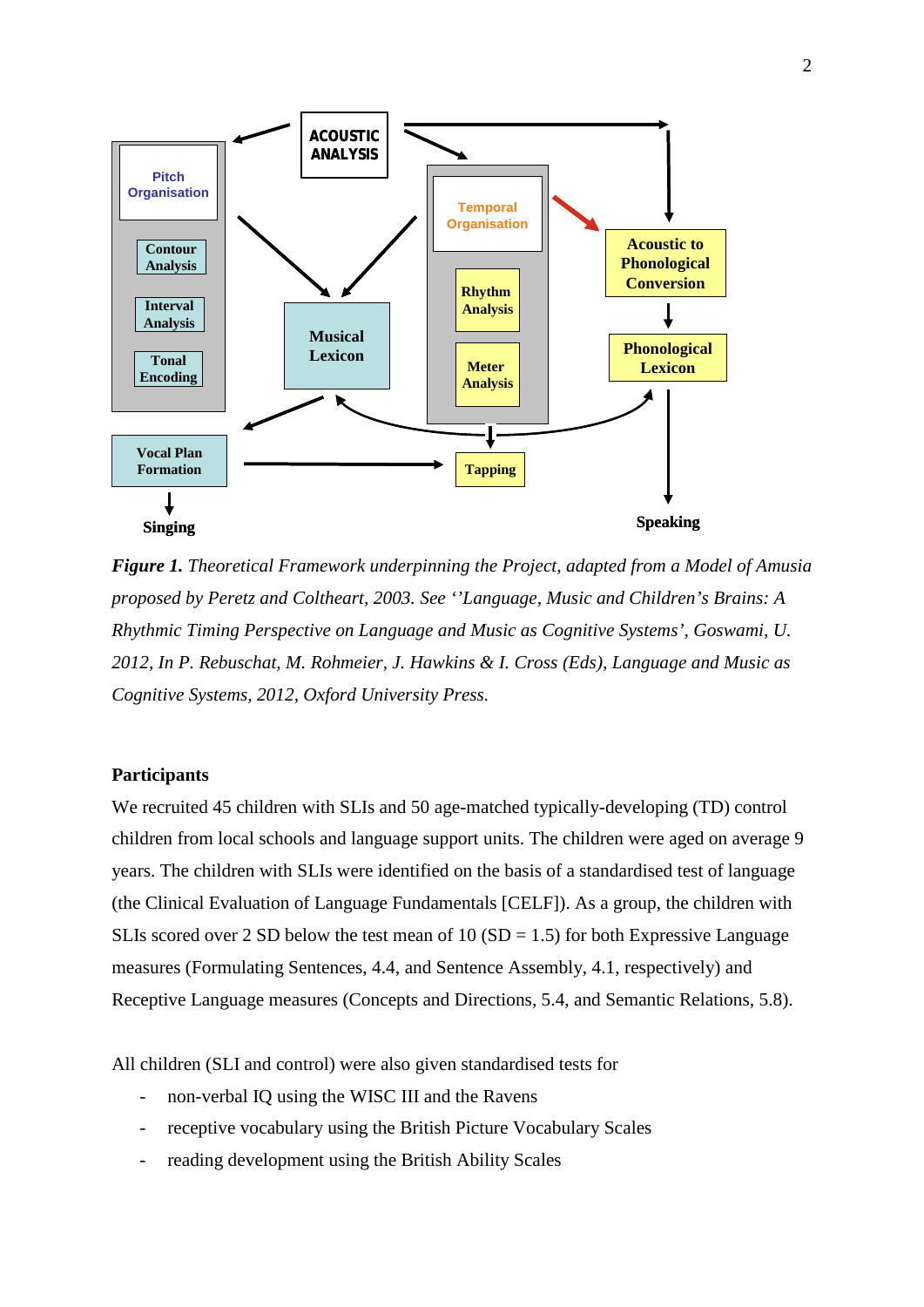spelling development using the British Ability Scales

#### **Task Overview**

A range of experimental tasks developed previously by Goswami and colleagues to measure children's sensitivity to rhythm and pitch contour in language and music were administered to all participants. The tasks measured sensitivity to syllable stress and to prosodic patterning (syllable stress misperception task, DeeDee task), sensitivity to musical rhythm (beat perception task, tapping to music task), and phonological development (rhyme awareness, phonological short-term memory, rapid automatized naming). A music-speech task speciallydeveloped for the current project was also administered. The task compared sensitivity to pitch contour versus rhythm in a matched set of tasks using filtered speech or filtered tunes (6 tasks). Finally, a series of basic auditory processing tasks (testing auditory sensitivity to rise time, rising f0 and duration, in both tones and speech stimuli) and a set of filtered speech tasks was also administered, with the aim of identifying more precisely the nature of the expected auditory deficits.

# **Findings**

Overall, we found substantial difficulties for the children with SLIs in judging rhythm in both the speech and the music tasks. Sensitivity to pitch contours in both speech and music appeared relatively preserved. For example, the children with SLI:

- found it difficult to judge when words like DIFFICULTY were mis-stressed
- found it difficult to match a pattern of stressed ("DEE") and unstressed ("dee") syllables to a familiar picture (e.g., Harry Potter = DEEdee DEEdee)
- found it difficult to decide whether two tunes were the same or different when rhythm was disrupted
- were less accurate at tapping in time with music in both  $3/4$  time and  $4/4$  time
- showed auditory processing deficits for rise time and duration
- were less accurate at matching filtered speech to clear speech when rhythm was disrupted
- were less accurate at matching a filtered tune to a clear tune when rhythm was disrupted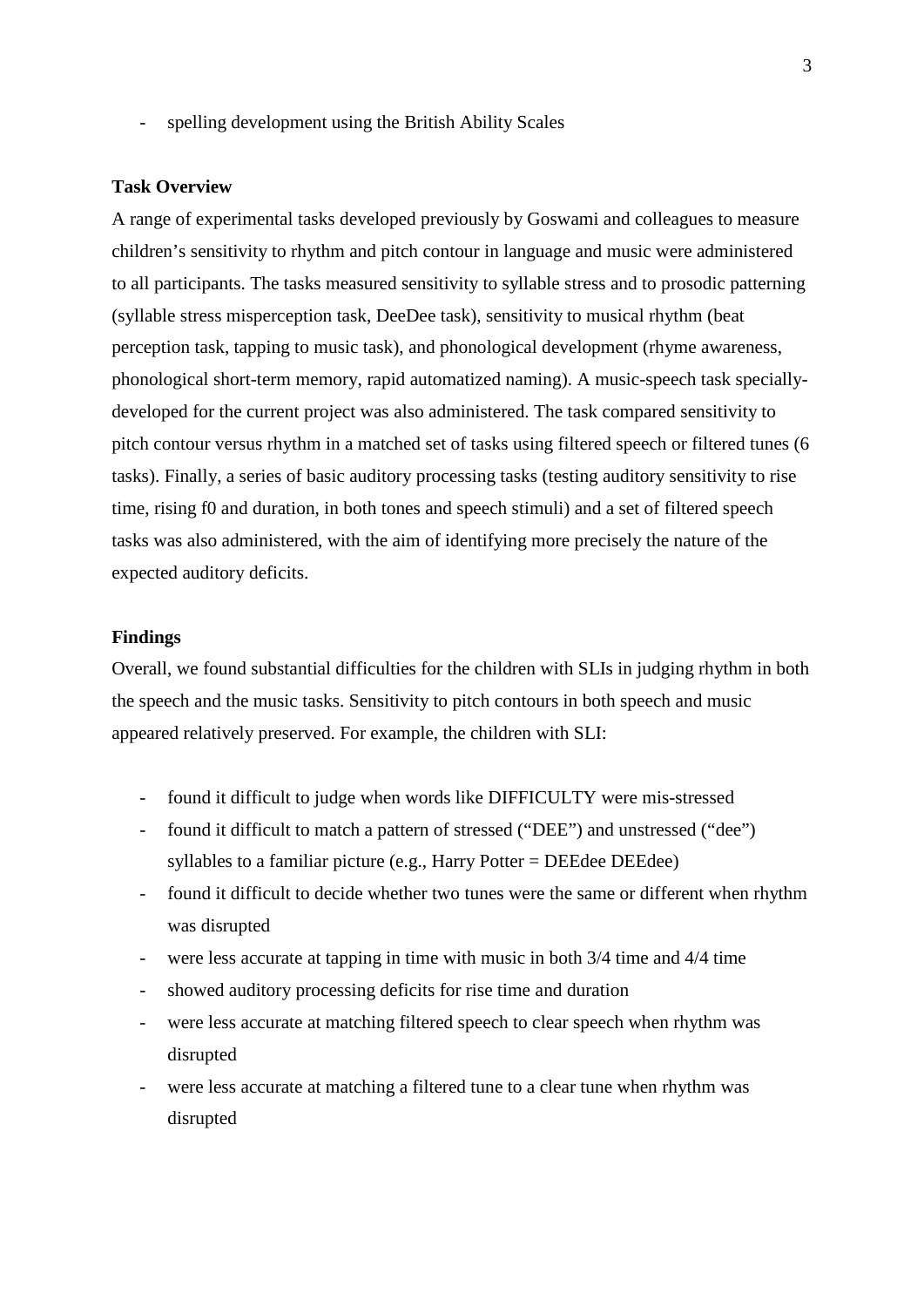Performance in the novel music/speech AXB tasks is shown below. The graphs compare performance for two groups of children with SLIs and normal non-verbal IQ scores, "Pure SLI", children with language impairments but not phonological and reading impairments, and "SLI PPR", children with language, phonology and reading impairments.



**Speech AXB Tasks** ( $R = R$ hythm;  $R\&P = R$ hythm + Pitch;  $P =$  Pitch)



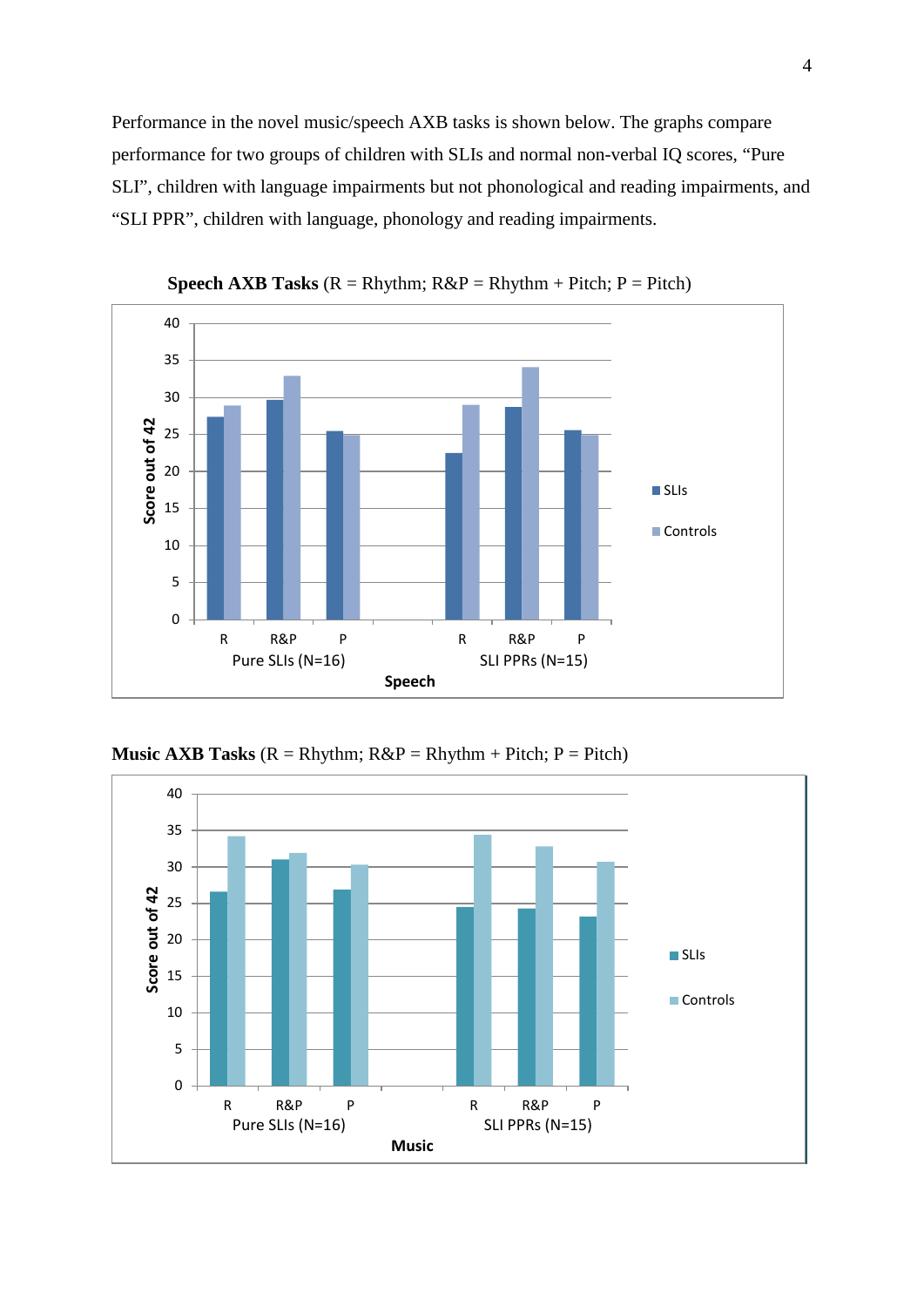The children with SLIs were as good as unimpaired TD children in:

- matching filtered speech to clear speech when pitch contour was disrupted
- matching musical tunes with similar patterns of beats

Contrary to expectation, the children with SLIs found it as difficult to hear rhythm patterns in music as rhythm patterns in speech. Multiple regression analyses identified two consistent predictors of individual differences in language outcomes. These were musical beat perception and the perception of rhythm in speech. Detailed task performance is described in the published papers (Cumming et al., 2015a, b).

## **Conclusions**

Overall, we conclude that children with SLIs are impaired in processing rhythm in both speech and music. Their difficulties appear primarily related to the basic auditory perception of rise time and duration, which are important for rhythmic processing. Our rhythm-based model was supported by our analyses of individual differences. For example, 68% of the variance in children's Receptive Language scores could be predicted on the basis of nonverbal IQ and the children's musical beat perception accuracy. Similarly, 67% of the variance in children's Receptive Language scores could be predicted on the basis of sensitivity to rhythm patterns in speech and non-verbal IQ. Almost identical outcomes were found for Expressive Language scores. Children with higher non-verbal IQ and better rhythm perception (for speech or music) had better language scores.

## **Implications for Supporting Learning**

On the basis of these data, a *prosodic phrasing* hypothesis was proposed (Cumming et al., 2015a, b). The prosodic phrasing hypothesis suggested that auditory difficulties in the accurate processing of rise time and sound duration cause impairments in detecting the prosodic or rhythmic phrasing of utterances. This impaired perception of prosodic phrasing leads to language learning difficulties that manifest primarily as problems in processing morpho-syntax, but can also lead to associated difficulties with phonological awareness.

Accordingly, musical interventions may be of value for children with SLIs *when the musical phrasing supports the prosodic phrasing.* In other words, processing the prosodic patterns in language may be facilitated for children with SLIs if musical rhythms model the language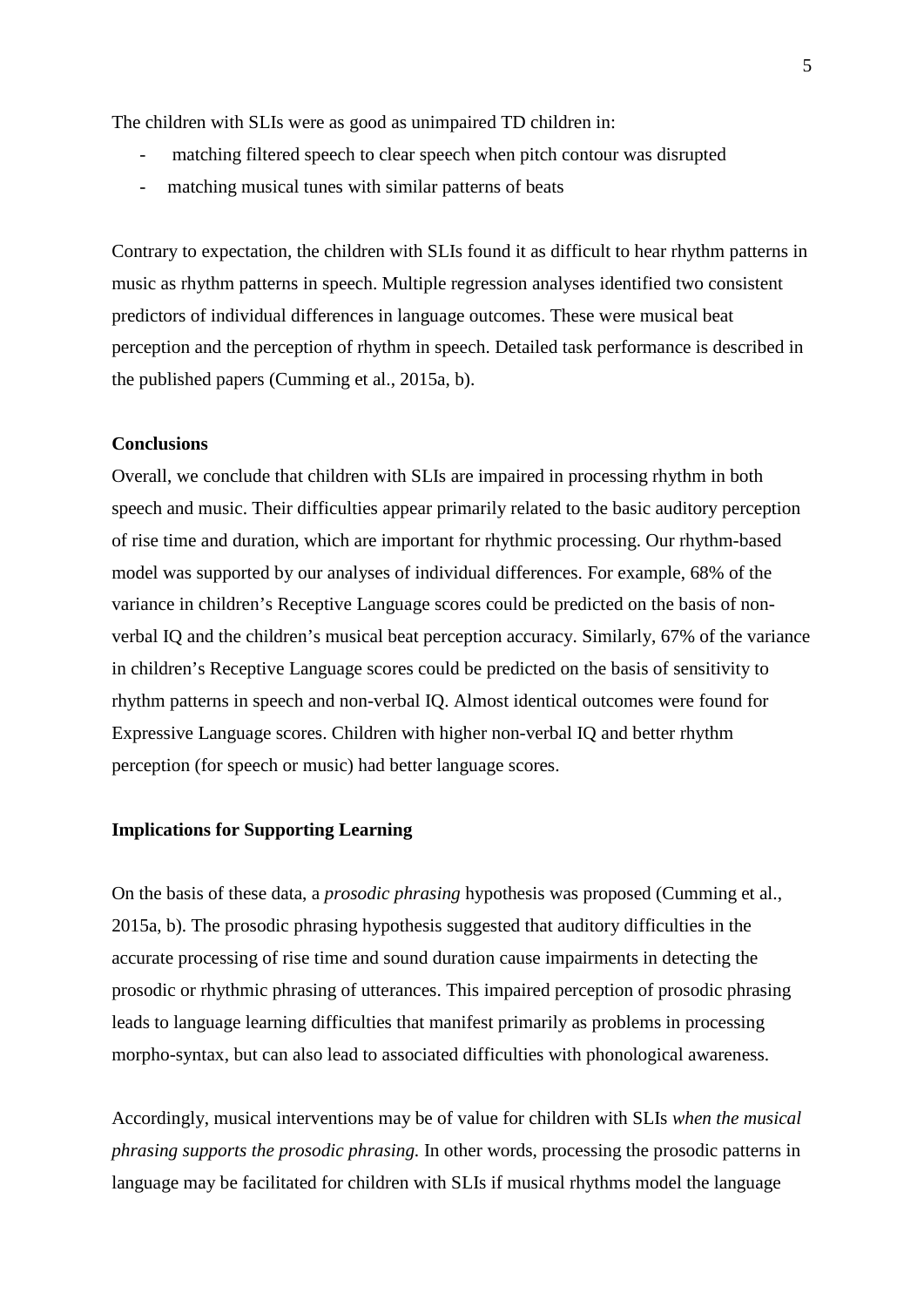rhythms that the children have difficulty in hearing. On this view, music therapies would be useful only if they were specific to the rhythm patterns of the particular utterances and grammatical constructions that a child was having difficulty with. For example, a child who has trouble repeating sentences accurately may benefit from having the specific rhythmic phrasing of each sentence played on a chime bar.

In summary, the data collected for this project are suggestive of the following strengths and weaknesses in the acoustic processing of language and music by children with SLIs:



For a fuller report of these data, please see:

- Cumming, R., Wilson, A. & Goswami, U. (2015). Basic auditory processing and sensitivity to prosodic structure in children with SLIs: A new look at a perceptual hypothesis. *Frontiers in Psychology, 6,* 972.
- Cumming, R., Wilson, A., Leong, V.,Colling, L.J. & Goswami, U. (2015). Awareness of rhythm patterns in speech and music in children with SLIs. *Frontiers in Human Neuroscience, 9*, 672.